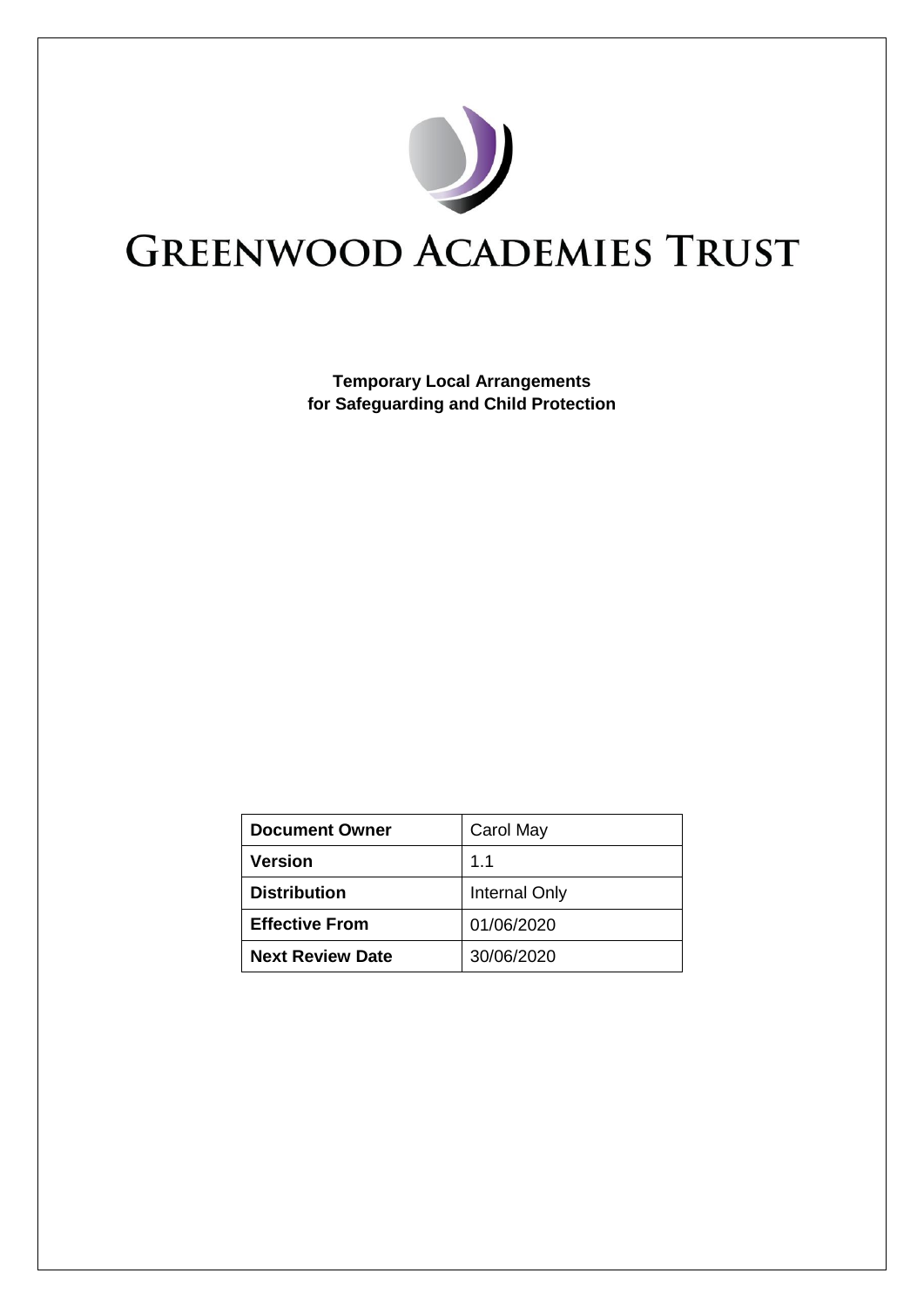## **Introduction**

This document sets out the arrangements for Safeguarding and Child Protection during the return of children to education within our Academies during the Covid-19 outbreak.

Greenwood Academies Trust is committed to Safeguarding and encourages a strong culture of vigilance in this area.

This document forms part of the integrated safeguarding portfolio and should be read alongside:

- Greenwood Academies Trust: Trust Safeguarding Policy;
- Greenwood Academies Trust: Managing Allegations Against Adults Working within the Trust Policy;
- DfE Keeping Children Safe in Education September 2019;
- Working Together to Safeguard Children July 2018
- Local arrangements for managing allegations issued through the relevant LSP;
- The Children Act 1989 and 2004;
- The Children and Social Work Act 2017
- The Education Act 2002
- Greenwood Academies Trust Covid-19 Revised Operating Procedure

For the purpose of this document the following terminology should be considered:

**Safeguarding** and promoting the welfare of children refers to the process of protecting children from maltreatment, preventing the impairment of health or development, ensuring that children grow up in circumstances consistent with the provision of safe and effective care and taking action to enable all children to have the best outcomes.

**Child protection** refers to the processes undertaken to protect children who have been identified as suffering, or being at risk of suffering significant harm.

**Staff** refers to all those working for or on behalf of the Academy, full time or part time, temporary or permanent, in either a paid or voluntary capacity. For clarity this includes all contractors / providers in the Academy.

**Senior Leader** refers to one of the designated senior leaders supervising the provision.

**Designated Safeguarding Lead** refers to the Designated Safeguarding Lead from the Academy the child would normally attend.

**Child** includes everyone under the age of 18.

**Parent** refers to birth parents and other adults who are in a parenting role, for example stepparents, foster carers and adoptive parents.

This document does not serve to provide specific details of the signs and symptoms of safeguarding, its function is to document the arrangements for managing safeguarding procedures during this national emergency.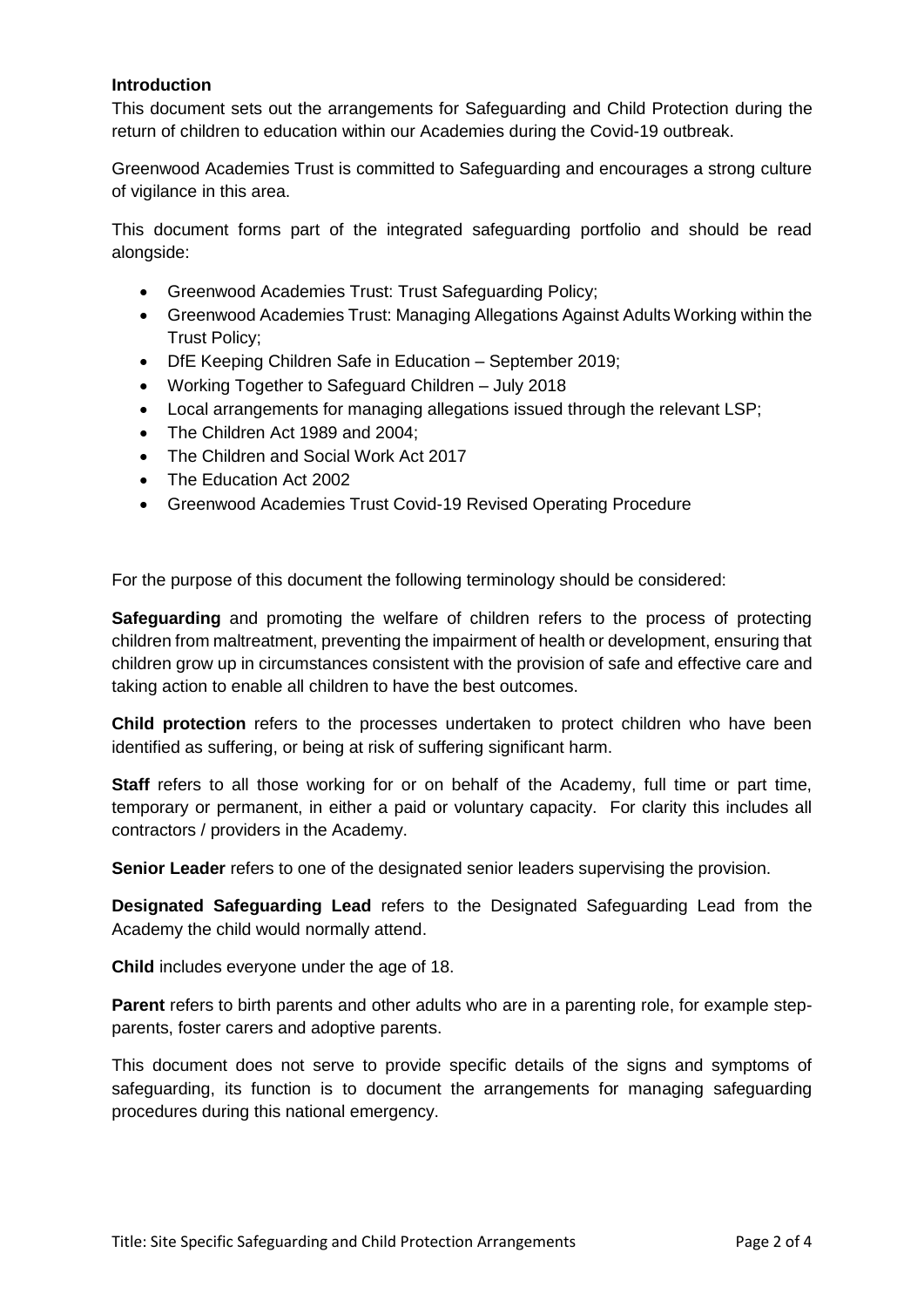# **Key Staff and Contacts**

# **Key Contacts**

| <b>Name and Contact Details</b>  | <b>Role</b> |
|----------------------------------|-------------|
| CAROL MAY 07837789311            | <b>DSL</b>  |
| ANITA INTWALA 07791943328        | Deputy DSL  |
| GEMMA HARRIS 07958491174         | Deputy DSL  |
| <b>ROSEY SELLARS 07939920994</b> | Deputy DSL  |

### **Other Useful Contacts**

| <b>Agency / Contact</b>                                                                     | <b>Contact Details</b>                               |
|---------------------------------------------------------------------------------------------|------------------------------------------------------|
| Safeguarding Helpline<br><b>Greenwood Academies Trust</b>                                   | 0115 748 3262<br>safeguarding@greenwoodacademies.org |
| Mike Hamlin – Chair of Trustees / Safeguarding<br><b>Trustee. Greenwood Academies Trust</b> | 0115 748 3262<br>admin@greenwoodacademies.org        |
| Children's Social Care Contact Centre<br>??? Council                                        |                                                      |
| Children's Social Care - Emergency Duty<br>Team<br>??? Council                              |                                                      |
| Designated Officer (LADO)<br>??? Council                                                    |                                                      |
| <b>Child Line</b>                                                                           | 0800 1111                                            |
| <b>NSPCC Information Service</b>                                                            | 0808 800 5000                                        |
| NSPCC Whistleblowing Advice Line                                                            | 0800 028 0285                                        |

#### **Safeguarding Responsibilities**

This document recognises that staff will be working with children that they do not normally support in their normal duties.

**All Staff** supporting students returning to the school environment are responsible for ensuring the safety and wellbeing of children accessing it. They have a duty to recognise any concerns and respond to them in line with the steps outlined in this document.

**Senior Leaders** must ensure that the site is operated safely as per the Covid-19 Revised Operating Procedures and that the culture of safeguarding remains high as per current Site Specific Safeguarding Arrangements documents. They must ensure that all relevant Risk